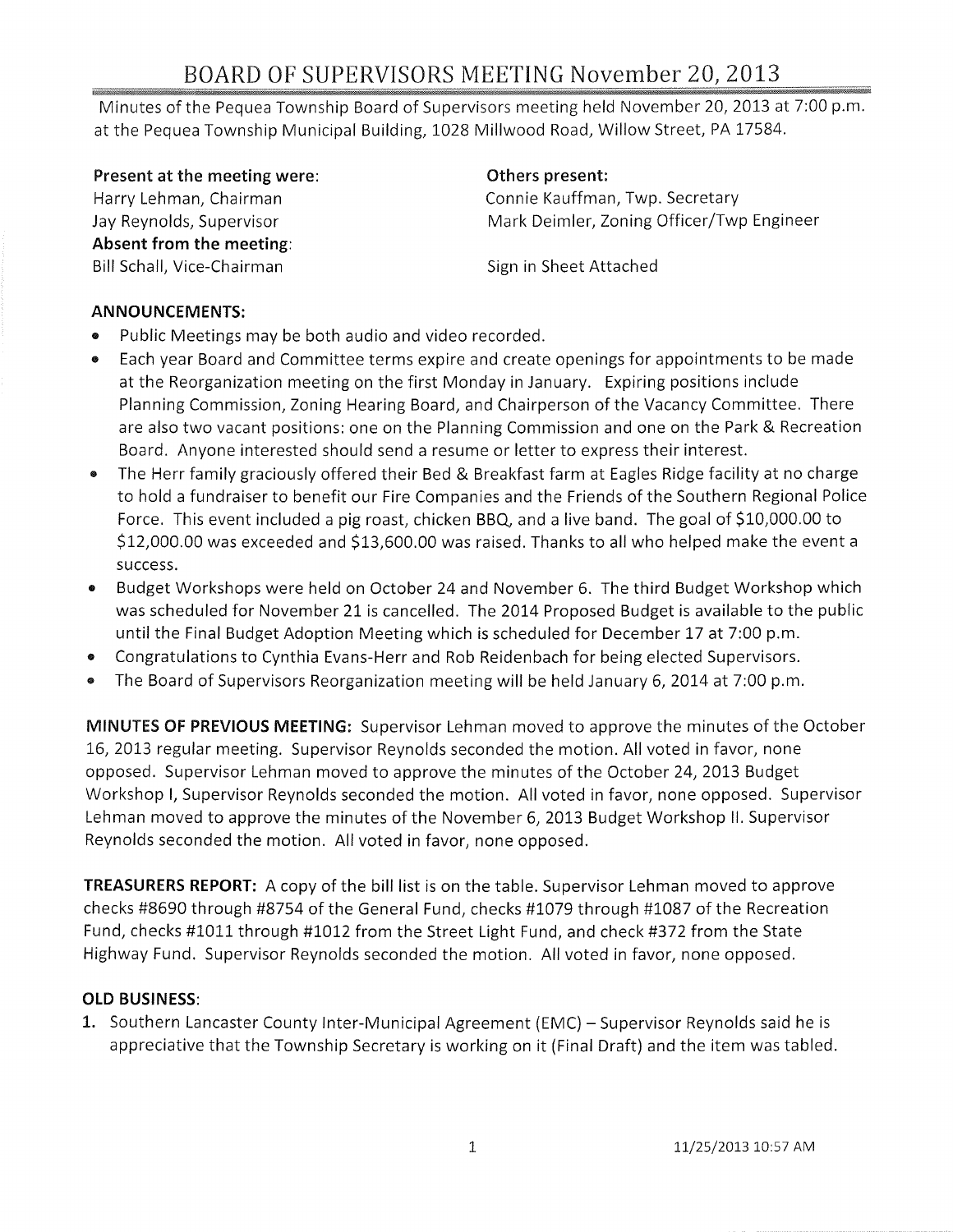# **NEW** BUSINESS:

- 1. Discuss Copying the Supervisors-Elect on all Township Correspondence with the Exception of Sensitive Legal and Personnel Matters - Both Supervisors were in agreement that the incoming Supervisors should begin receiving township correspondence at their personal email addresses. Only sensitive legal matters and personnel matters should not be forwarded.
- 2. Forward the Draft Pequea Township Comprehensive Plan Amendment to Pequea Township Planning Commission, Lancaster County Planning Commission, Penn Manor School District, and Contiguous Municipalities - Supervisor Lehman explained amending our Comp Plan and redoing our Future Land Use Map is the first step to our Zoning Ordinance rewrite and we are ready to forward them for review. Within forty-five (45) days we will have comments from Lancaster County Planning Commission and eventually a hearing will be held. Supervisor Lehman moved to forward the draft Pequea Township Comprehensive Plan Amendment to Pequea Township Planning Commission, Lancaster County Planning Commission, Penn Manor School District, and (adjoining) contiguous municipalities. Supervisor Reynolds seconded the motion. All voted in favor, none opposed.
- 3. Set Date for Willow Acres (Desmond) Conditional Use Hearing & Direct Secretary to Advertise -Supervisor Lehman moved to set the date for the Willow Acres (Desmond) Conditional Use Hearing to January 13 and January 14 at 7:00 p.m. at the Pequea Township Municipal Building and to direct the secretary to advertise the Hearing. Supervisor Reynolds seconded the motion. All voted in favor, none opposed.
- **4.** Ratify Consent Agreement for 242 Marticville Road Supervisor Lehman explained we had to take some legal measures and have come to an agreement. Mr. Deimler said December 7 is the deadline for the property owner to come into compliance totally. Supervisor Lehman moved to ratify the Consent Agreement between Pequea Township and New Financial Associated Trust c/o William McMichael owner of the property located at 242 Marticville Road. Supervisor Reynolds seconded the motion. All voted in favor, none opposed.
- 6. Boy Scout Camp Out at Silver Mine Park December 13-15, 2013 Supervisor Lehman moved to permit Scout Troop #58 from Willow Street to hold a Camp Out weekend from December 13 through December 15, 2013 and allow the use of temporary structures (tents) and a controlled camp fire. Supervisor Reynolds seconded the motion. All voted in favor, none opposed.

# **PUBLIC COMMENTS:**

Ken Stauffer, New Danville Fire Company Assistant Chief, asked if he could receive a copy of the Desmond property development plans for the fire company to review. The Zoning Officer gave Ken a copy of the Plans and a copy will be sent to West Willow Fire Company.

# **DEPARTMENTAL REPORTS:**

**Road Crew - Report on file.** 

**Zoning/Code Officer** - Report on file.

**Southern Regional Police Department** – October Monthly Report is on the table.

**Southern Regional Police Commission - October Meeting Minutes are on the table.** 

**Southern Lancaster County Inter-Municipal Council-** Supervisor Reynolds said September meeting minutes are on the table.

**Emergency Management Coordinator** - Supervisor Reynolds said the township receives correspondence throughout the month.

2 11/25/2013 10:57 AM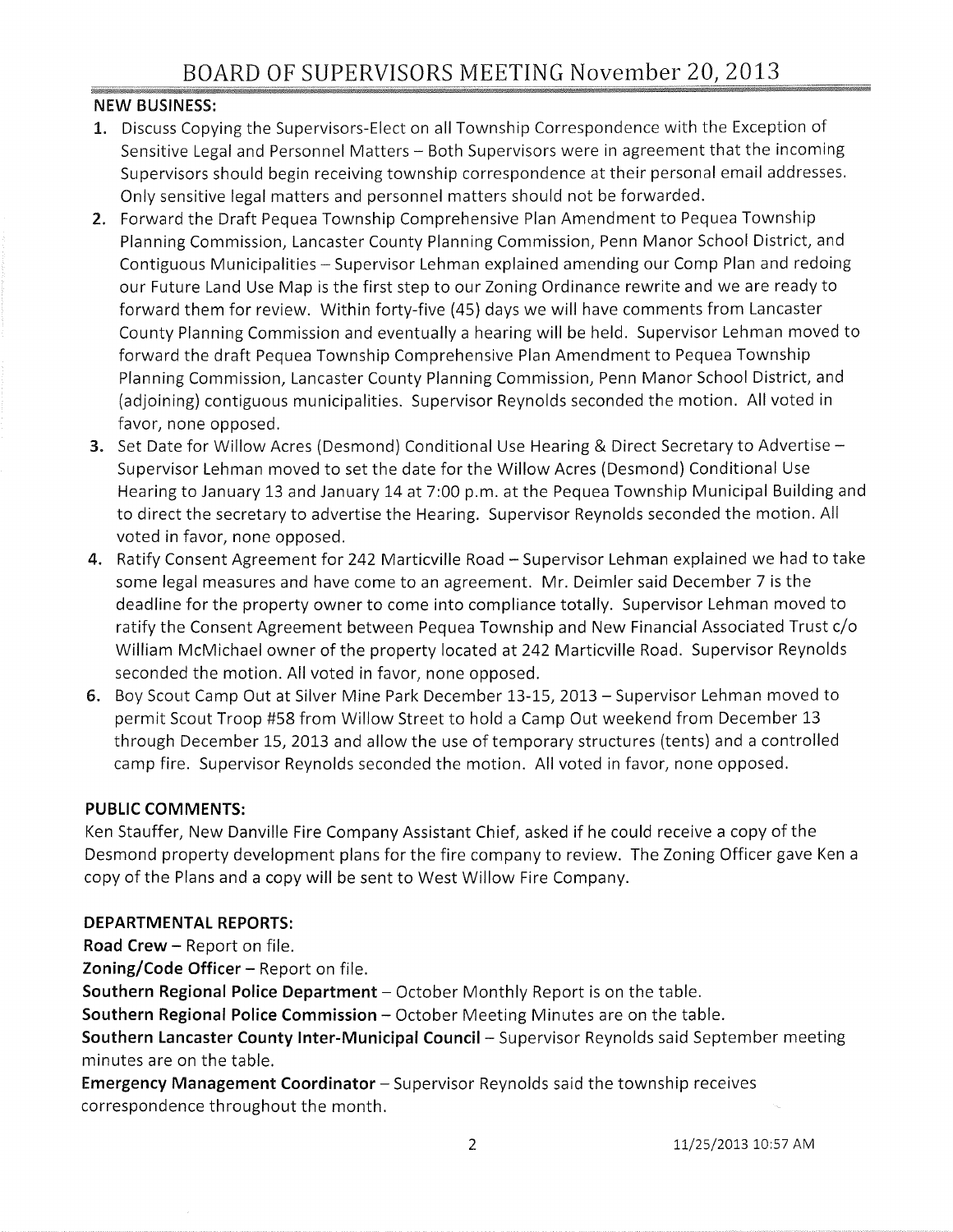PEQUEA TOWNSHIP ZONING HEARING BOARD - Hearing held November 5. A hearing will be held December 3 for consideration of a variance to permit the construction of a horse barn.

#### **ADVISORY BOARD REPORTS:**

Pequea Township Planning Commission - No meeting held in October. **Pequea Township Park & Recreation Board** - No meeting held in November.

**MEETING ADJOURNED** at 7:12 p.m.

Respectfully submitted,

Connie Kenfl

Connie Kauffman, Township Secretary